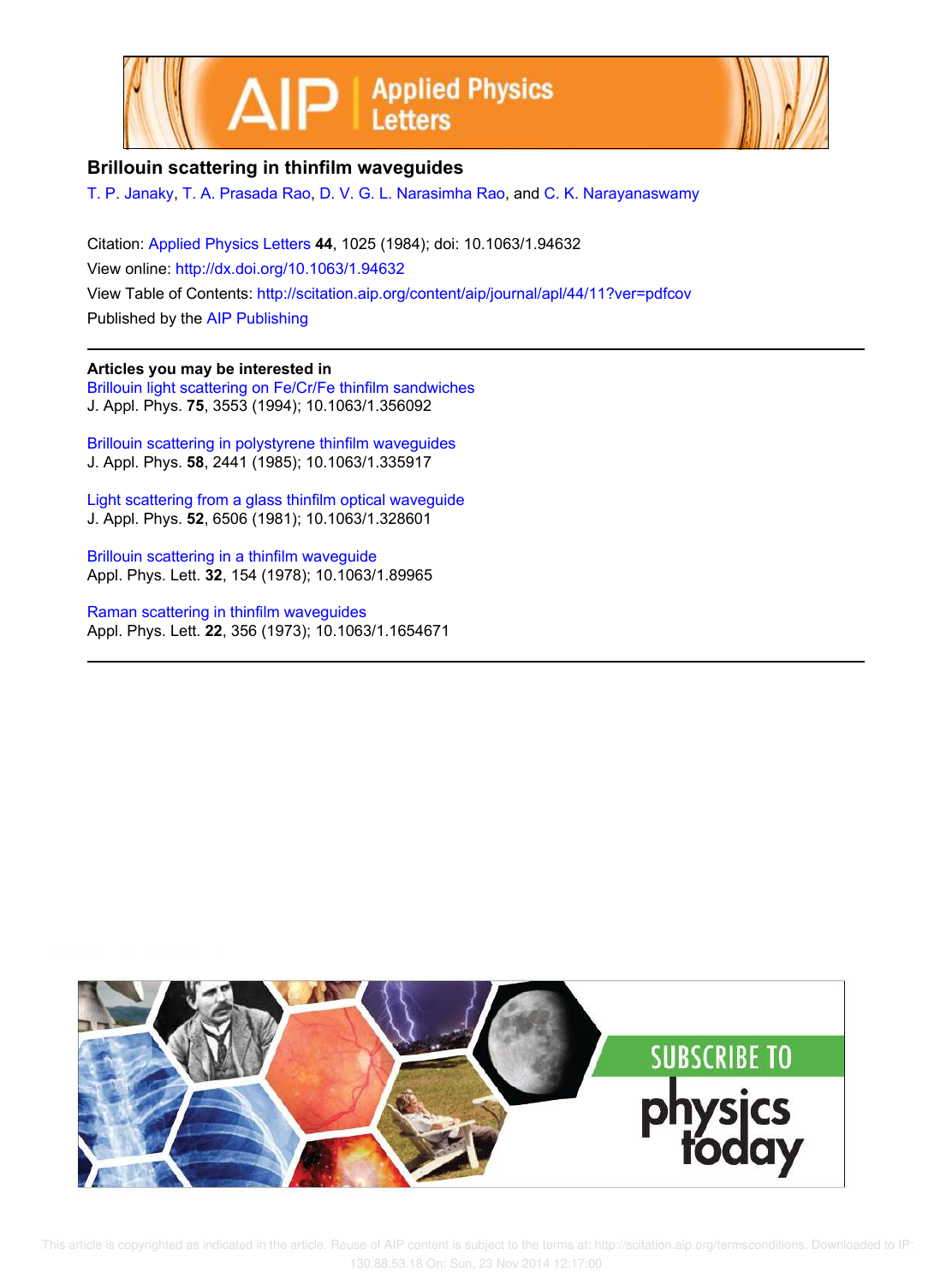

FIG. 3. Cross stripe geometry and writing results (inset) for the ablation test experiment discussed in the text. The In/InO*x* film on glass is light gray and transparent, but where it crosses the anodized aluminum stripe the resulting trilayer structure appears dark blue.

Fig. 3. The indicated cross-stripe geometry was passed through a 38-mW laser beam at a velocity of 3.8 *m/s.* The resulting exposure, both pulsed and continuous, cutting across the l-mm-wide *In/lnOx* stripe (inset of Fig. 3) did not cause any appreciable change ( $\sim$  1%) in the resistance of five such stripes. These results suggest a recrystallization of the composite amorphous phase at B in Fig. 1 to a predominantly polycrystalline phase with approximately equal resistivity (D of Fig. 1) may have occurred. Ablation did not occur even with 10- $\mu$ s writing pulses at 300 nJ/ $\mu$ m<sup>2</sup> thus indicating a high dynamic range of writing energies for this material.

The situation, however, appears to be more complex as indicated by our preliminary observations that written information can be reliably and repeatedly erased. These experiments were performed on an  $Al-Al_2O_3-In/InO_x$  trilayer with a 25-mW laser beam (numerical aperature  $= 0.6$ ) operated under both pulsed and cw conditions. After writing with 200-ns or 1  $\mu$ s-long pulses it was found that very slow

 $(-30 \text{ min})$  and sometimes incomplete erasure could be obtained with the focused cw read beam  $(-0.25 \text{ mW})$ . Partial erasure with various pulse lengths  $(200 \text{ ns}-10 \mu s)$  could be obtained with the focused write beam. Most significantly, when the written spots were exposed for  $10 \mu s$  to the 25-mW writing beam, defocused as much as  $100 \mu m$  out of the focal plane, the erasure was complete and reproducible. As many as lO write-erase cycles at a given spot showed no noticeable degradation in the contrast ratio. We have yet to examine other composites for erasability.

Although these results are not completely understood at this time, it is clear that such a write-erase capability is important with regard to applications. We anticipate the need for much additional detailed characterization before we can hope to understand the nucleation, growth, and kinetic accessibility of the metastable phases which must certainly playa critical role in this interesting behavior.

The authors acknowledge useful discussions with D. A. Snyder and W. J. Tomlinson and valuable technical assistance of R. H. Eick, L. Kopf, and K. L. Tokuda.

- <sup>1</sup>H. Brody, Laser Focus 17, 47 (1981).
- 2L. N. Hadley and D. M. Dennison, J. Opt. Soc. Am. 37, 451(1947).
- <sup>3</sup>A. E. Bell and F. W. Spong, IEEE J. Quantum Electron. **QE-14**, 487 11978).
- 'T. Ohta, M. Takenaga, N. Akahira, and T. Yamashita, J. Appl. Phys. 53, 8497 11982).
- <sup>5</sup>K. Watanabe, N. Sato, and S. Miyaoka, J. Appl. Phys. 54, 1256 (1983).
- 6P. H. Schmidt, M. F. Dautartas, S. R. Forrest, M. L. Kaplan, and S. Y. Suh (unpublished).
- 7H. E. Craighead, R. E. Howard, R. W. Smith, and D. A. Snyder, Proc. SPIE 329, 202 (1982).
- 8M. Chen, Y. Marrello, and U. G. Gerber,Appl. Phys. Lett. 41, 894 (1982). <sup>9</sup>A. E. Bell and F. W. Spong, Appl. Phys. Lett. 38, 920 (1981).
- <sup>10</sup>S. Nakahara and A. F. Hebard, Thin Solid Films 102, 345 (1983).
- $<sup>11</sup>A$ . F. Hebard and S. Nakahara, Appl. Phys. Lett. 41, 1130 (1982).</sup>
- l2y. B. Jipson, H. N. Lynt, and J. F. Graczyk, Appl. Phys. Lett. 43, 27 11983).
- <sup>13</sup>R. A. Bartolini, A. E. Bell, and F. W. Spong, IEEE J. Quantum Electron. QE-17, 69 (1981).

### **Brillouin scattering in thin-film waveguides**

T. P. Janaky, T. A. Prasada Rao, D. V. G. L. Narasimha Rao,<sup>a)</sup> and C. K. Narayanaswamy *Department 0/ Physics, Indian Institute o/Technology, Madras.* 36, *India* 

(Received 24 January 1984; accepted for publication 12 March 1984)

Brillouin component is observed for the first time along the backscattered  $m$  lines in the anisotropic film waveguides. Each order of the forward as well as the backscattered  $m$  lines is found to be split into two components and are attributed to the presence of TE and TM modes. Temperature conditions under which the films are made and the thickness of the films are found to be critical. Polystyrene films are used in the investigations as waveguide materials due to their compatibility.

PACS numbers: 78.35. + c, 42.80.Lt, 42.lO.Qi, 42.60.Kg

Many authors<sup>1-4</sup> have reported the propagation of guided waves in isotropic layered media in connection with

a) Presently at University of Massachusetts at Boston, Boston, Massachusetts 02125.

integrated optics. The discussion has been extended from isotropic layered media to layered crystalline anisotropic media.<sup>5-9</sup> It has been indicated that the extraordinary refractive index of an uniaxial crystal is direction dependent and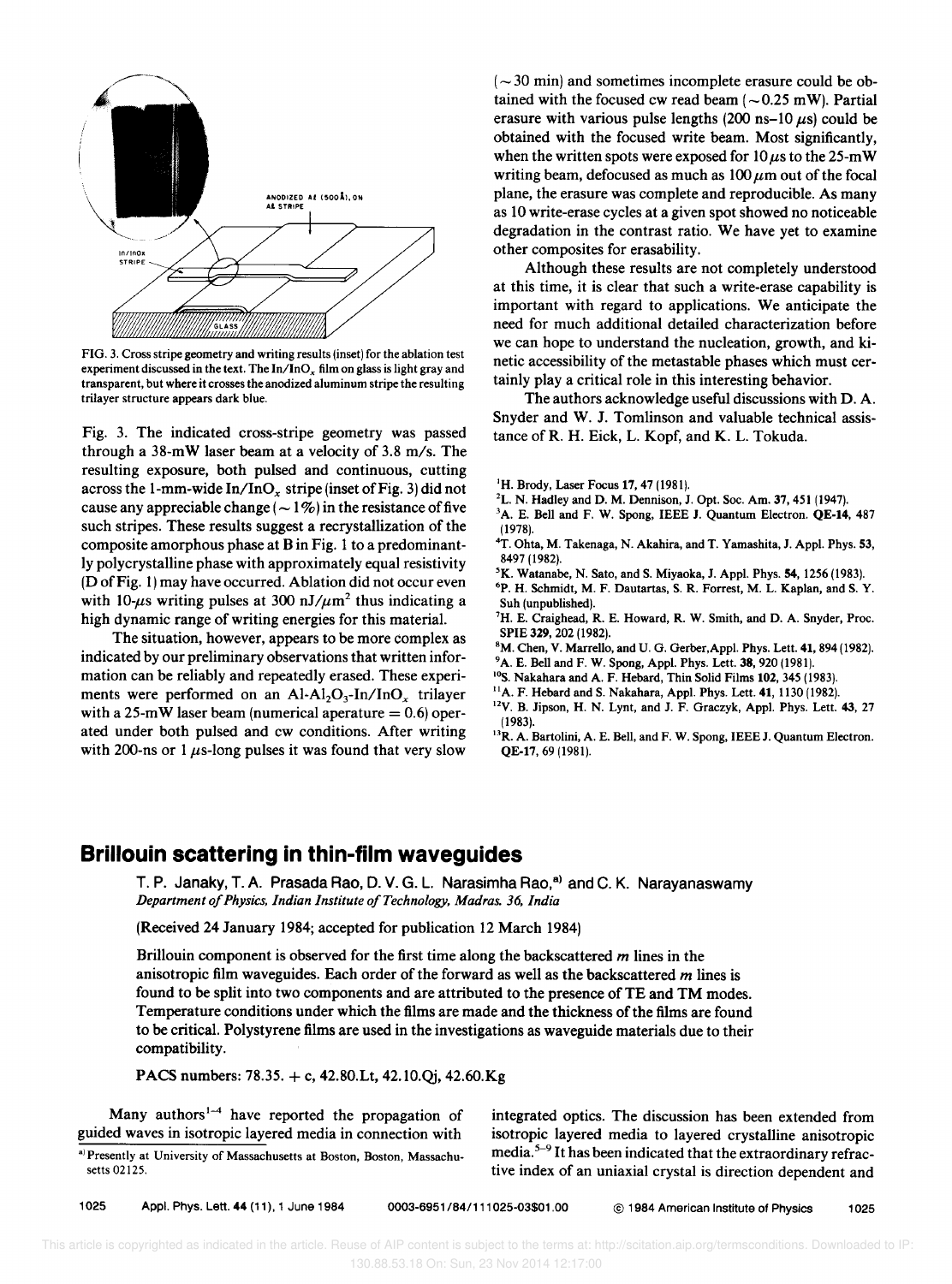

FIG. 1. Experimental arrangement for the observation of backscattered *m* line and Brillouin component.

hence the guided modes that contain extraordinary wave components should exhibit directional property. Also the property of anisotropic media requires the condition of noncoincidental Poynting and wave vectors resulting in a change of the constant phase surfaces in the substrates thus leading to the generation of backward waveguided mode components.

Backward  $m$ -line scattering was reported<sup>10</sup> in solution deposited polystyrene thin films using prism couplers to measure the mode angles of thin-film optical waveguides.

In this letter we report our observations of Brillouin components for the first time along the intense backscattered *m* lines in the thin-film waveguides using polystyrene films as the waveguide material and prism coupling arrangement to couple the beam into the film. Each order of the back scattered  $m$  lines is found to be clearly split into two distinguishable components due to the presence of TE<sub>e</sub> and TM<sub>e</sub> the transverse electric and transverse magnetic components sensitive to the direction of the extraordinary refractive index of the birefringent polystyrene medium. Films with different thicknesses prepared at different temperatures have been investigated and it is found that these two parameters are critical for the observation of intense backscattered radiation and hence Brillouin component along the *m* lines.

We have made films of polystyrene material on microscopic glass substrate of refractive index 1.513 by dip coating<sup>11,12</sup> technique. Commerically available polystyrene 666 of Polychem is dissolved in GR grade toluene to prepare the solution. Ultrasonically cleaned glass slides are immersed in the solution by a mechanical device. The film with the substrate is pulled after constant thickness is reached.<sup>11,12</sup> The



FIG. 2. Fabry-Perot interferogram of Brillouin scattering. The faint one is the Brillouin component and the bright one Rayleigh component.



FIG. 3. Baekseattered *m* lines at a distance of 30 em from the prism film coupler.

thickness of the film is varied by varying the temperature and concentration of the solution.

The experimental arrangement<sup>10,13</sup> is illustrated in Fig. 1. Light from a He-Ne laser of 5-mw output power is coupled onto the film by using a symmetric EDF prism coupler of refractive index 1.70. The angle of incidence is adjusted properly to couple the light into one of the modes. The intense backscattered *m* lines are collected by a reflector with a pinhole and directed to a Fabry-Perot interferometer through a lens. The Brillouin doublet has been recorded with a camera.

Figure 2 illustrates the Brillouin and Rayleigh components that are observed in a  $3-\mu$ m-thick film prepared at 40°C. We found that the Brillouin component is fully polarized whereas the Rayleigh line is partially polarized and the Brillouin shift is found to be  $0.2 \text{ cm}^{-1}$ . The Brillouin component is found to be very intense in films with thicknesses ranging from 2.5 to  $3.5 \mu$ m and in the temperature range 35– 40°C.

Figure 3 shows the backscattered *m* lines and their clear splitting into two components for the above films. For temperatures above 40 °C it is observed that the intensity of back scattered *m* lines falls off and they are almost completely absent above 100 °C. Brillouin component is not present beyond 60 °C. By placing a polarizer in the laser beam and changing the direction of polarization it is found that there is an alternating change in the intensity of the split components. We attribute this change to the presence of the magnetic and electric modes of the extraordinary ray in the backscattered radiation. The forward *m* lines are also observed to be split up into two components.